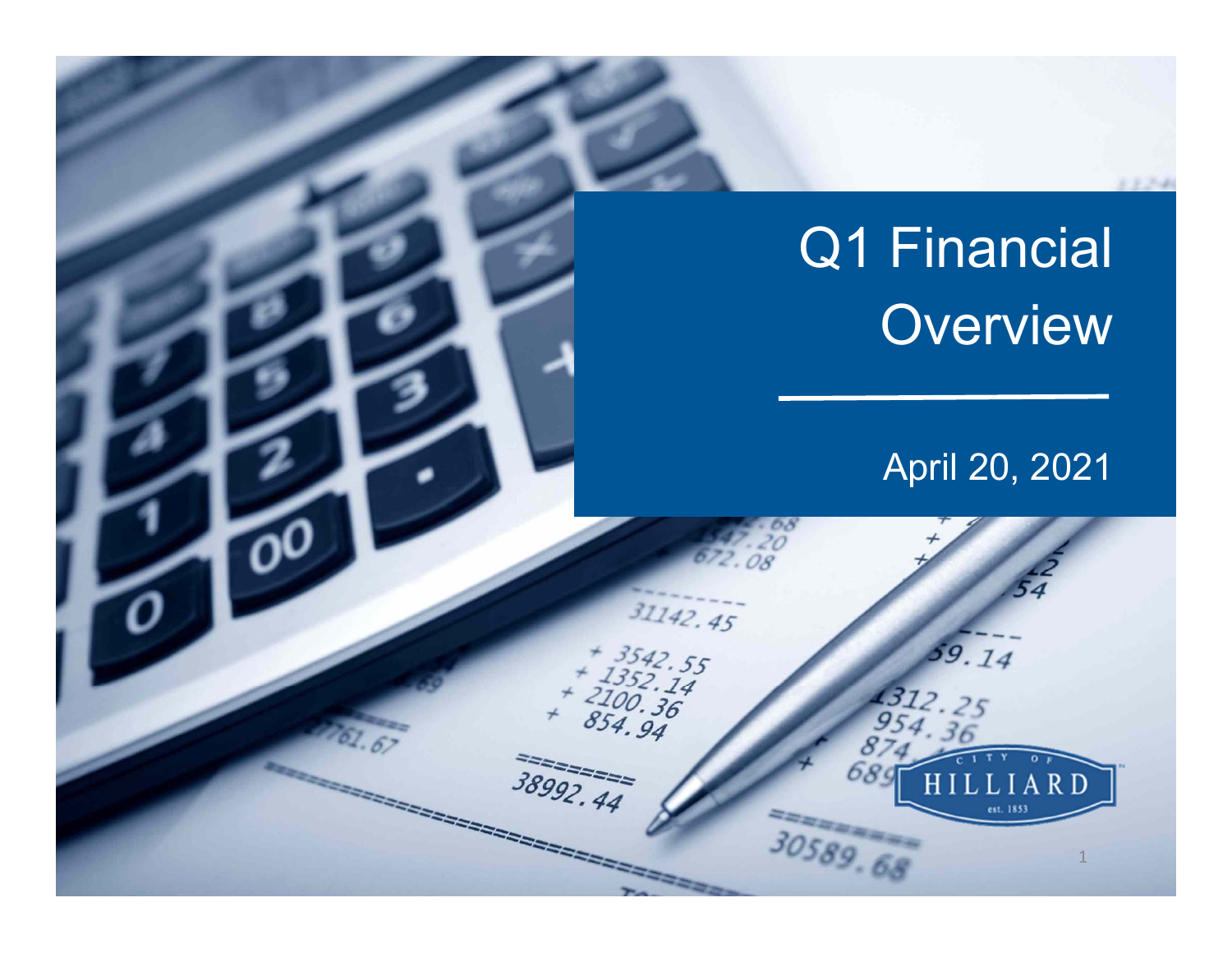# **City of Hilliard Current Revenues, Expenditures and Ending Fund Balance for Operating Funds Budget Basis As of March 31, 2021**

| <b>Fund</b>                                                             | <b>Beginning Cash</b><br><b>Balance 1/1/2021</b> |            |         | <b>Revenues</b> | <b>Combined</b><br><b>Expenditures</b> | <b>Ending Fund</b><br><b>Balance</b> | <b>Current Revenues</b><br>over Expenditures |           |  |
|-------------------------------------------------------------------------|--------------------------------------------------|------------|---------|-----------------|----------------------------------------|--------------------------------------|----------------------------------------------|-----------|--|
|                                                                         |                                                  |            |         |                 |                                        |                                      |                                              |           |  |
| General<br>Permanent Fund Transfer - Cap                                |                                                  | 9,557,288  | \$      | 9,266,857       | \$<br>8,110,841                        | \$<br>10,713,304                     |                                              | 1,156,016 |  |
| <b>Total General Fund</b>                                               | \$                                               | 9,557,288  | \$      | 9,266,857       | \$<br>8,110,841                        | \$<br>10,713,304                     | \$                                           | 1,156,016 |  |
| <b>Reserve Fund</b><br>$\ast$                                           | \$                                               | 7,176,866  | $\zeta$ | 161,256         | \$                                     | \$<br>7,338,122                      | \$                                           | 161,256   |  |
| <b>Street Construction</b><br>Maintenance and Repair<br>and County Fund | \$                                               | 3,028,008  | $\zeta$ | 867,600         | \$<br>542,741                          | \$<br>3,352,866                      | \$                                           | 324,858   |  |
| <b>Water Revenue</b>                                                    | \$                                               | 409,270    | \$      | 311,677         | \$<br>206,683                          | \$<br>514,264                        | \$                                           | 104,994   |  |
| Sewer Revenue                                                           | \$                                               | 198,842    | -\$     | 147,783         | \$<br>223,065                          | \$<br>123,559                        | $\zeta$                                      | (75, 283) |  |
| <b>Storm Water</b>                                                      | \$                                               | 1,404,128  | $\zeta$ | 279,763         | \$<br>286,410                          | \$<br>1,397,482                      | \$                                           | (6, 646)  |  |
| Construction Inspection                                                 |                                                  | 183,319    | \$      | 58,005          | \$<br>118,228                          | \$<br>123,095                        | \$                                           | (60, 224) |  |
| <b>Total Operations</b>                                                 | \$                                               | 21,957,720 | -\$     | 11,092,940      | \$<br>9,487,969                        | \$<br>23,562,692                     |                                              | 1,604,972 |  |

\* From General Fund to Reserve Fund ‐ To bring balance to 25%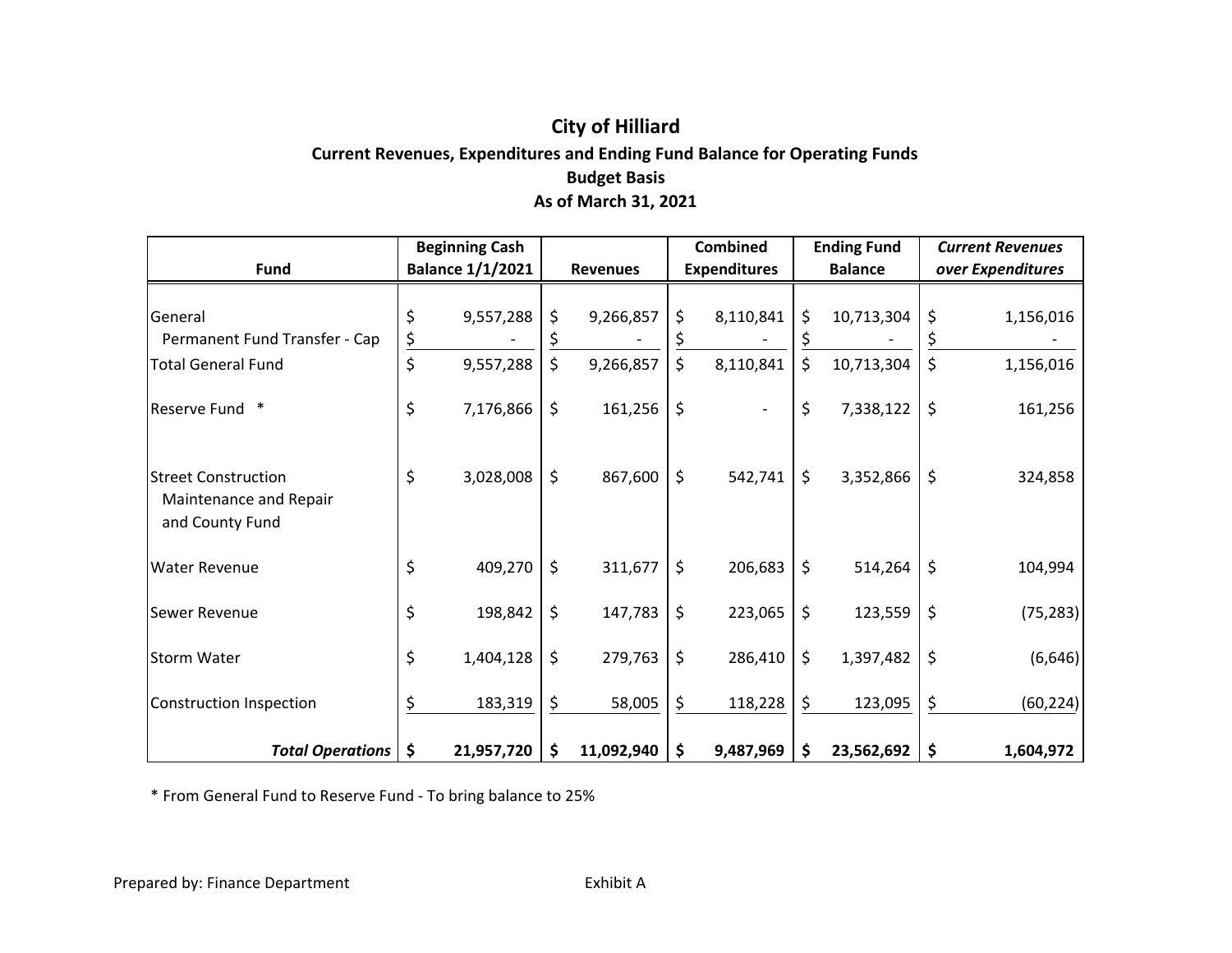## **City of Hilliard Revenue Collections as a Percent of Estimated Revenue As of March 31, 2021**

|                                                                      | AJ VI INGI VII JI, LVLI<br>2021 |         |    |               |    | 2020          | 2021 Revenue |
|----------------------------------------------------------------------|---------------------------------|---------|----|---------------|----|---------------|--------------|
|                                                                      |                                 |         |    |               |    |               | as a percent |
|                                                                      | <b>Estimated</b>                |         |    | As of Mar. 31 |    | As of Mar. 31 | of Estimated |
|                                                                      |                                 |         |    |               |    |               |              |
| <b>General Fund</b>                                                  |                                 |         |    |               |    |               |              |
| Muni Income Tax 65%                                                  | \$18,882,873                    |         | \$ | 7,160,504     | \$ | 4,537,651     | 37.9%        |
| Real Property Tax                                                    | 1,750,716                       |         |    | 994,425       |    | 817,058       | 56.8%        |
| <b>Shared Taxes</b>                                                  |                                 | 645,571 |    | 136,252       |    | 127,772       | 21.1%        |
| <b>Interest Earnings</b>                                             |                                 | 903,000 |    | (162,096)     |    | 412,270       | $-18.0%$     |
| <b>Fines and Permits</b>                                             | 1,611,500                       |         |    | 227,804       |    | 331,077       | 14.1%        |
| <b>Fees for Services</b>                                             | 4,803,893                       |         |    | 830,029       |    | 1,013,259     | 17.3%        |
| Other                                                                |                                 | 173,000 |    | 79,940        |    | 118,069       | 46.2%        |
| <b>Totals</b>                                                        | \$28,770,553                    |         | \$ | 9,266,857     | \$ | 7,357,157     | 32.2%        |
| <b>Other Operating Funds</b>                                         |                                 |         |    |               |    |               |              |
| <b>Street Construction Maintenance</b><br>and Repair and County Fund | 2,515,000<br>\$                 |         | \$ | 867,600       | \$ | 635,779       | 34.5%        |
| <b>Water Revenue</b>                                                 | 1,010,000<br>\$                 |         | \$ | 311,677       | \$ | 229,873       |              |
| Sewer Revenue                                                        | \$<br>1,015,000                 |         | \$ | 147,783       | \$ | 162,594       |              |
| <b>Total Water and Sewer</b>                                         | \$<br>2,025,000                 |         | \$ | 459,460       | \$ | 392,467       | 22.7%        |
| Storm Water                                                          | 1,300,000<br>\$                 |         | \$ | 279,764       | \$ | 248,277       | 21.5%        |
| <b>Construction Inspection</b>                                       | \$                              | 805,000 | \$ | 58,005        | \$ | 75,411        | 7.2%         |
|                                                                      | 35,415,553                      |         |    | 10,931,685    |    | 8,709,091     | 30.9%        |

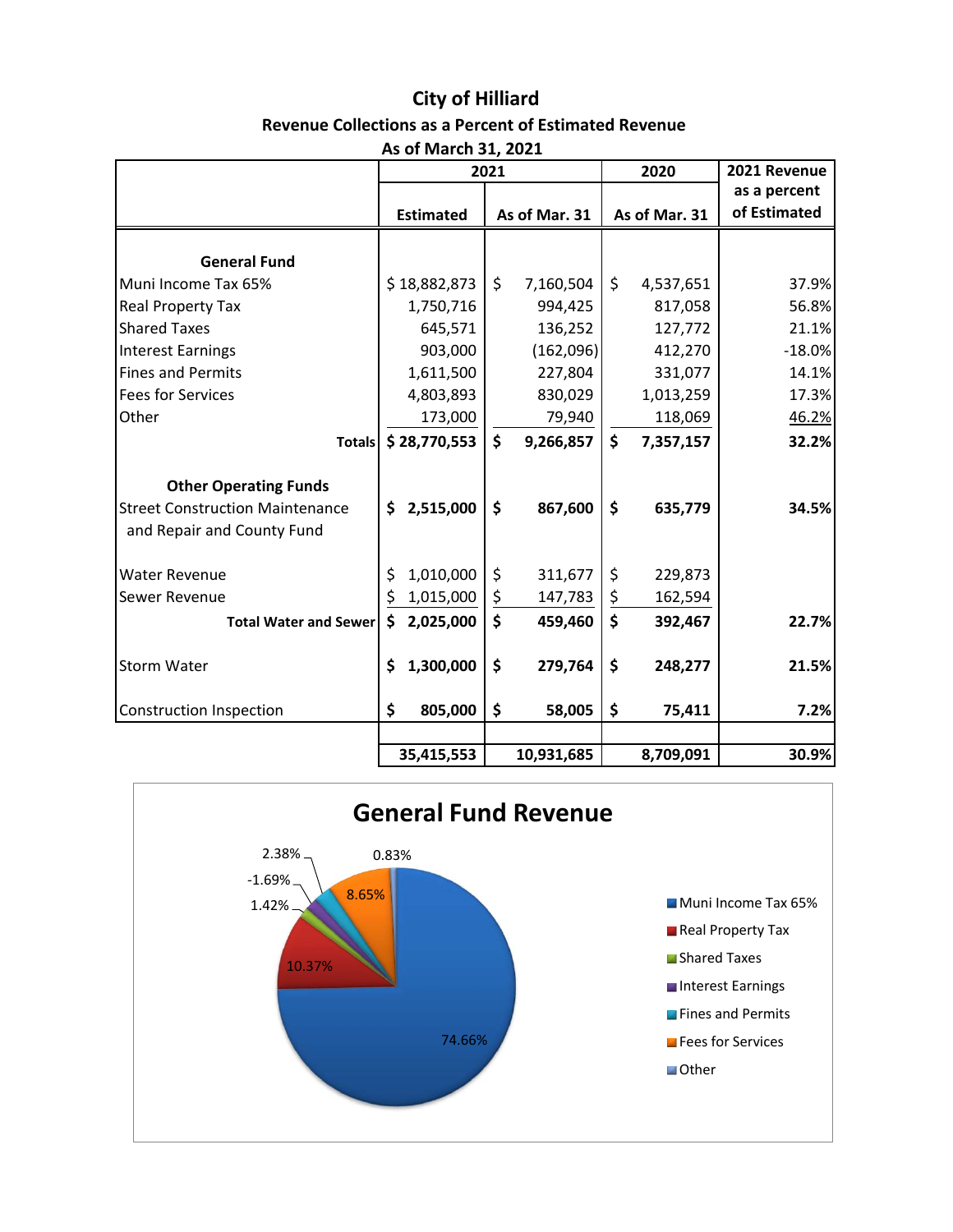# **City of Hilliard**

# **Year‐to‐Date Expenditures as a Percent of Budget**

| March 31, 2021 |  |
|----------------|--|
|                |  |

|                                        | 2021                                |                          |                    |                     |    | 2020                    | 2021 Expenditures |
|----------------------------------------|-------------------------------------|--------------------------|--------------------|---------------------|----|-------------------------|-------------------|
|                                        |                                     |                          | <b>Current YTD</b> |                     |    |                         | as a percent of   |
|                                        |                                     | <b>Budget</b>            |                    | <b>Expenditures</b> |    | <b>YTD Expenditures</b> | budget            |
| <b>General Fund</b>                    |                                     |                          |                    |                     |    |                         |                   |
| Personnel                              | \$                                  | 19,467,868               | \$                 | 4,445,001           | \$ | 4,566,139               | 22.83%            |
| <b>Supplies</b>                        |                                     | 1,277,830                |                    | 223,849             |    | 247,137                 | 17.52%            |
| <b>Services</b>                        |                                     | 6,559,340                |                    | 2,117,320           |    | 1,907,788               | 32.28%            |
| Travel                                 |                                     | 63,150                   |                    | 41                  |    | 3,203                   | 0.06%             |
| Utilities                              |                                     | 849,000                  |                    | 101,066             |    | 85,784                  | 11.90%            |
| <b>Transfers and Refunds</b>           |                                     | 925,000                  |                    | 90,376              |    | 47,385                  | 9.77%             |
| Other                                  |                                     | 371,556                  |                    | 17,164              |    | 28,199                  | 4.62%             |
| <b>Totals</b>                          | \$                                  | 29,513,744               | $\mathsf{\hat{S}}$ | 6,994,816           | \$ | 6,885,634               | 23.70%            |
|                                        |                                     | <b>Special Transfers</b> | \$                 | $161,256$ \$        |    | 412,117                 |                   |
| <b>Other Operating Funds</b>           |                                     |                          |                    |                     |    |                         |                   |
| <b>Street Construction Maintenance</b> |                                     |                          |                    |                     |    |                         |                   |
| and Repair and County Fund             | \$                                  | 4,672,891                | \$                 | 382,409             | \$ | 221,939                 | 8.18%             |
| <b>Water Revenue</b>                   | \$                                  | 1,216,454                | $\zeta$            | 186,383             | \$ | 178,386                 |                   |
| Sewer Revenue                          |                                     | 1,064,654                |                    | 191,723             |    | 194,041                 |                   |
| <b>Total Water and Sewer</b>           | \$                                  | 2,281,108                | \$                 | 378,106             | \$ | 372,427                 | 16.58%            |
| <b>Storm Water</b>                     | \$                                  | 1,548,754                | \$                 | 226,033             | \$ | 182,346                 | 14.59%            |
| Construction Inspection                | \$                                  | 721,433                  | \$                 | 63,162              | \$ | 73,902                  | 8.76%             |
|                                        |                                     |                          |                    |                     |    |                         |                   |
|                                        | $\overline{\boldsymbol{\varsigma}}$ | 38,737,930               | \$                 | 8,044,527           | \$ | 7,736,249               | 20.77%            |

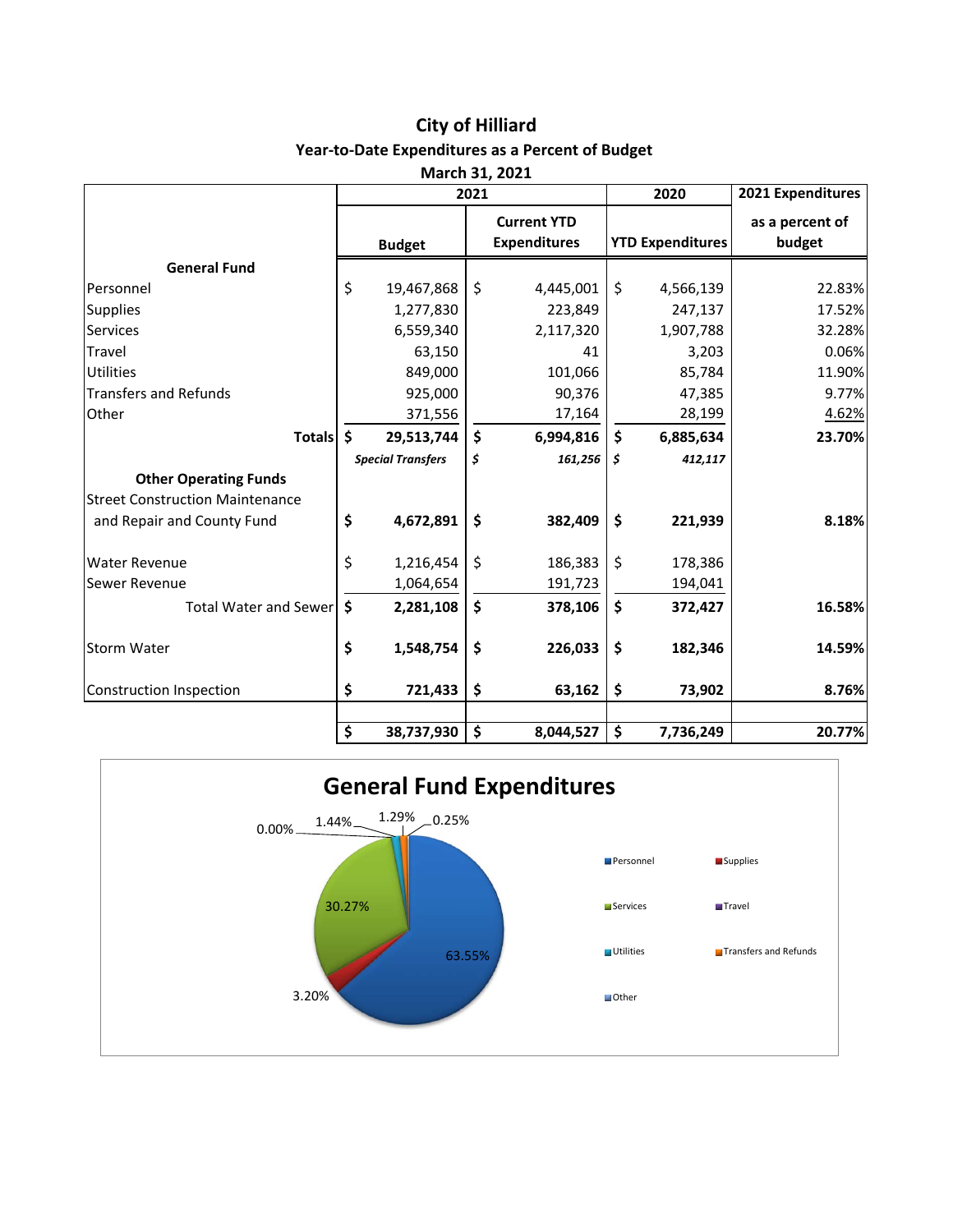#### Income Tax Collection

|                   | <b>Budget</b> | Actual        | Actual       |              | 2021/2020 | <b>Budget</b> |
|-------------------|---------------|---------------|--------------|--------------|-----------|---------------|
|                   | 2021          | 2021          | 2020         | <b>Diff</b>  | % Change  | %             |
| Withholding       | 23,033,597.00 | 5,718,259.27  | 5,723,199.40 | (4,940.13)   | $-0.1%$   | 24.8%         |
|                   |               |               |              |              |           |               |
| <b>Business</b>   | 3,128,452.00  | 4,450,781.05  | 775,127.05   | 3,675,654.00 | 474.2%    | 142.3%        |
|                   |               |               |              |              |           |               |
| <b>Individual</b> | 2,888,525.00  | 761,423.73    | 472,912.60   | 288,511.13   | 61.0%     | 26.4%         |
|                   |               |               |              |              |           |               |
| <b>Total</b>      | 29,050,574.00 | 10,930,464.05 | 6,971,239.05 | 3,959,225.00 | 56.8%     | 37.6%         |

# **Top Employers YTD March 2021**

|                         | 2021<br>Withholdings |                                                                                                         | 2020<br>Withholdings |                                                                                                                     | <b>Difference</b> |                                                                                                                       | Up/(Down)                                                                                                                |  |
|-------------------------|----------------------|---------------------------------------------------------------------------------------------------------|----------------------|---------------------------------------------------------------------------------------------------------------------|-------------------|-----------------------------------------------------------------------------------------------------------------------|--------------------------------------------------------------------------------------------------------------------------|--|
| <b>Top 10 Employers</b> |                      | 2,560,742                                                                                               |                      | 2,563,631                                                                                                           |                   | (2,889)                                                                                                               | $-0.1%$                                                                                                                  |  |
|                         |                      | <b>Advanced Drainage</b><br><b>Hilliard Schools</b>                                                     |                      | <b>Amazon Data Services</b><br><b>Micro Center Inc.</b><br>Verizon                                                  |                   | <b>BMW Financial</b><br><b>OhioHealth Physician</b><br><b>Verizon Corp Resource</b>                                   | <b>BMW Shared Services</b><br>Sedgwick                                                                                   |  |
| <b>Top 20 Employers</b> | \$                   | 3,142,303                                                                                               | \$.                  | $3,133,311$ \$                                                                                                      |                   | 8,993                                                                                                                 | 0.3%                                                                                                                     |  |
|                         |                      | <b>Armstrong World</b><br><b>Minute Man</b>                                                             |                      | Equifax Inc.<br><b>Norwich Township</b><br><b>Verizon Bus</b>                                                       |                   | <b>Hilliard City</b><br><b>Rich Holdings</b><br><b>Verizon Date</b>                                                   | <b>Macintosh Mgmt</b><br><b>The ECO Plumbers</b>                                                                         |  |
| <b>Top 50 Employers</b> | \$                   | 4,057,644                                                                                               | Ŝ                    | 3,897,718 \$                                                                                                        |                   | 159,926                                                                                                               | 4.10%                                                                                                                    |  |
|                         |                      | <b>Ability Matters</b><br><b>Buckeye Nissan</b><br>Ecycle Inc.<br><b>Hi-Way Paving</b><br><b>Kroger</b> |                      | <b>ADP Totalsource</b><br><b>Cummins Inc.</b><br><b>Equity LLC</b><br><b>Home Depot</b><br><b>Mid City Electric</b> |                   | <b>American Regent</b><br><b>Defense Finance</b><br><b>ESC Council</b><br><b>Insperity Peo</b><br><b>Mount Carmel</b> | <b>Baesman Group</b><br><b>Dollar Tree Stores</b><br><b>First Source</b><br><b>International Products</b><br><b>ODOT</b> |  |
|                         |                      | <b>Ohio Health Corp</b>                                                                                 |                      | <b>Orthopedic One</b>                                                                                               |                   | <b>Rage Corp</b>                                                                                                      | <b>RDP Food Service</b>                                                                                                  |  |
|                         |                      | Joseph T Ryerson                                                                                        |                      | <b>Sutphen Tower</b>                                                                                                |                   | <b>Tamarkin</b>                                                                                                       | <b>Target</b>                                                                                                            |  |